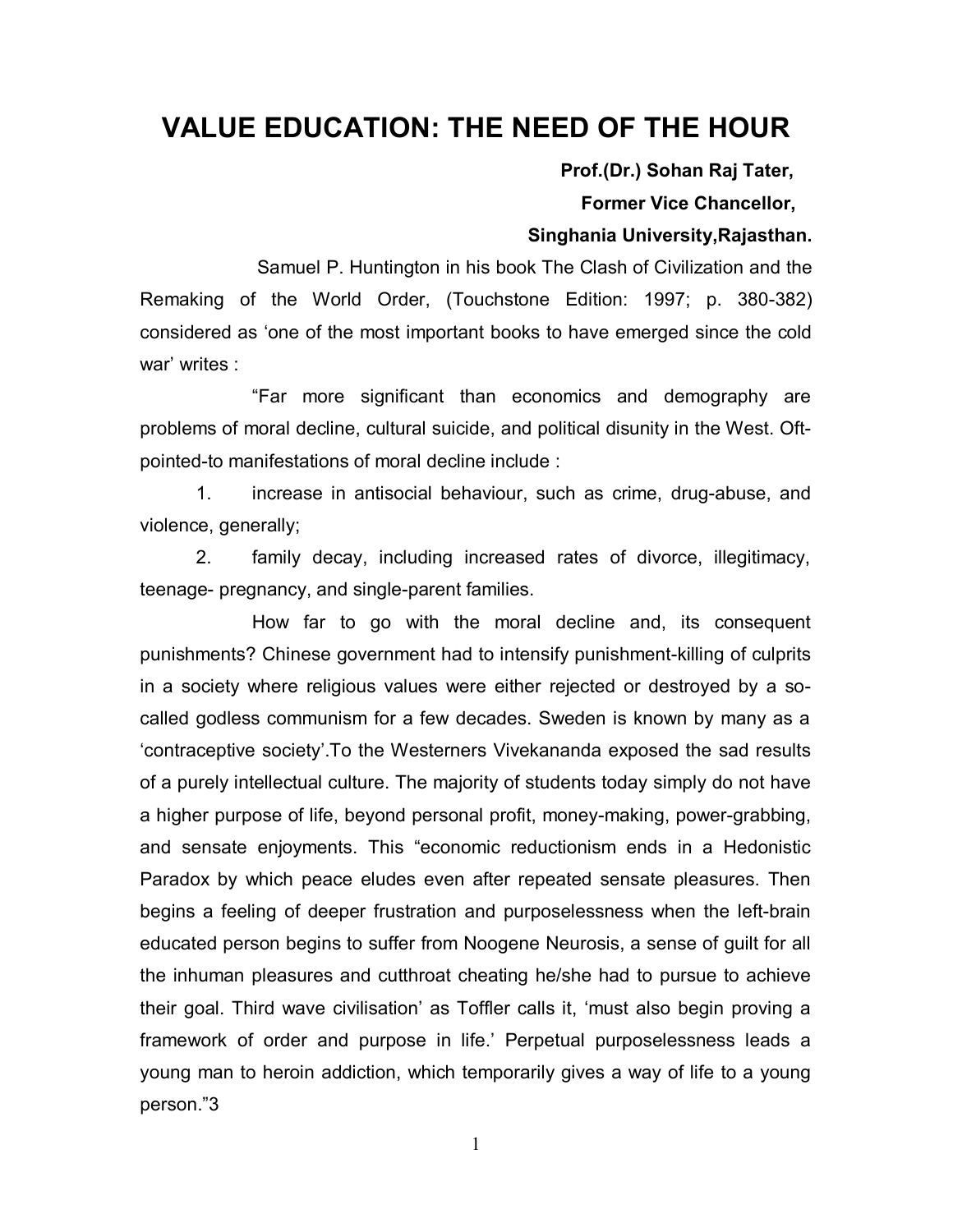The UNESCO report admits that the sense of depression and frustration among the youth is "due to 'a distorted vision of man and the Unvierse'. The dominant Western view is man is a born sinner, and life is meant for sensate pleasures. The Vedantic view is that man is a born "God' and all the activities of life should help him to manifest his / her innate perfection and divinity, attainment of Zatori and Buddhahood, as Zen masters would say. UNESCO recommends Education To BE. Education to be what? Vedanta answers-education to be the infinite man, the complete man, the Christ-Buddha Man.

Inculcation of values is a struggle to bring out the God from out of the animal man. Sometimes it is a life-long struggle. Values cannot be taught in a day. It requires the entire education period right from elementary education to that of research to infuse values in learners. A century ago Swami Vivekananda cautioned Indians in 1897: "We must have a hold on the secular and spiritual education of the nation. Till then there is no salvation of the race.

### **Value Education**

Value education is going to emerge as a new science for inspiring human. values in our highly scientific and technologically advanced society. The challenge in front of today's techno-globalism is the creation of value based human beings. Einstein's brain should be combined with Buddha's heart to stop the devastation of Nagasaki and Hiroshima. Napoleon's dynamism should be combined with Vivekananda's prophetic passion for helping human beings to manifest their divinity and Ramakrishna's universal love, respect and acceptance of all religions, should be combined with the spirit of intense religious revival which is emerging all over the world today.

#### **Value Education: The Vedantic Vision**

According to Vedanta philosophy which is the highest culmination of Vedic knowledge, the human personality consists of five layers or sheaths. These five sheaths are: 1. The Physical body (Annamaya Kosha), 2. Vital body (Pranmaya) Kosha), 3. Mental body (Manomaya Kosha).4. Intellectual body (Vijnanamaya Kosha) 5. Blissful body (Anandamaya Kosha). In the West, man is a body; he has a soul. In India man is basically the non-physical Self, which

2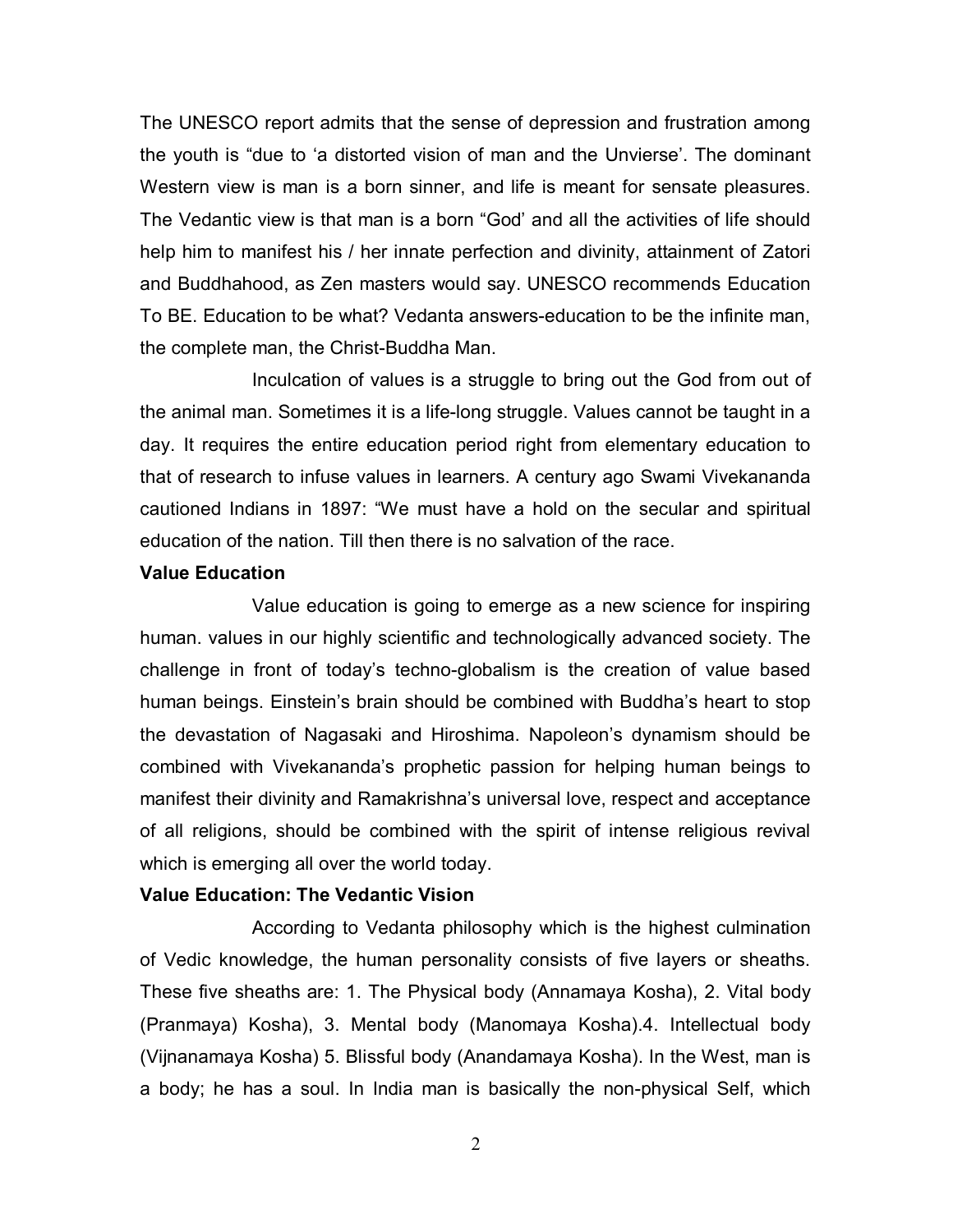takes a body according to desires of the evolving soul. A purely technical education can cover the first four layers. It can physically, mentally and intellectually energise the students, but can never touch the final non-physical spiritual Self, which is the source of infinite bliss, knowledge, strength, and all kinds of human excellence hidden within each and every student.

#### **Value Based Lives Inspire Values**

The Bhagavad Gita (3:21) speaks of the tremendous influence exerted by great value-based lives: "Whatever the greatest men of society do, common masses imitate. Whatever the great ones prove by their actions, others follow unconditionally."

Yat Yat Acharati shresthani, tat tat eva itaro janah,

Sa yat pramanam kurute Lokah tat Anuvartate.

The Socratic dialogues of Plato revolved around the question, "Can value be taught?" He realized that virtue is universal and is always the same everywhere; that the good values can be taught but teachers must be good; such teachers "call out" our inherent virtues rather than instruct us. While words teach values, great persons inspire us to put them into practice.

#### **Historic Examples of Value-Based Lives**

World history provides us with some of the most inspiring examples of value based lives who reached historic excellence.

King Ashoka flooded the Kalinga fields with human blood for the fulfilment of his ambition to conquer that kingdom. Out of intense remorse and penitence at the sight of the dying thousands, he found solace in a Buddhist monk who taught him non-violence, love, and service as the way to true fulfilment and peace. Ashoka started a new life of conquest through Dharma (Dharma Vijaya), and emerged as great king.

Guru Govind Singh saw his own father Guru Tegbahadur being beheaded in Delhi Chand ani chowk. Yet he did not stop to fight the mighty Mughals. Even when distrusted and resisted by Hindu princes, Govind Singh continued fighting for India's eternal religion. His sons and his wife were killed most brutally by the Mughals. Undaunted, Govind Singh fought again and finally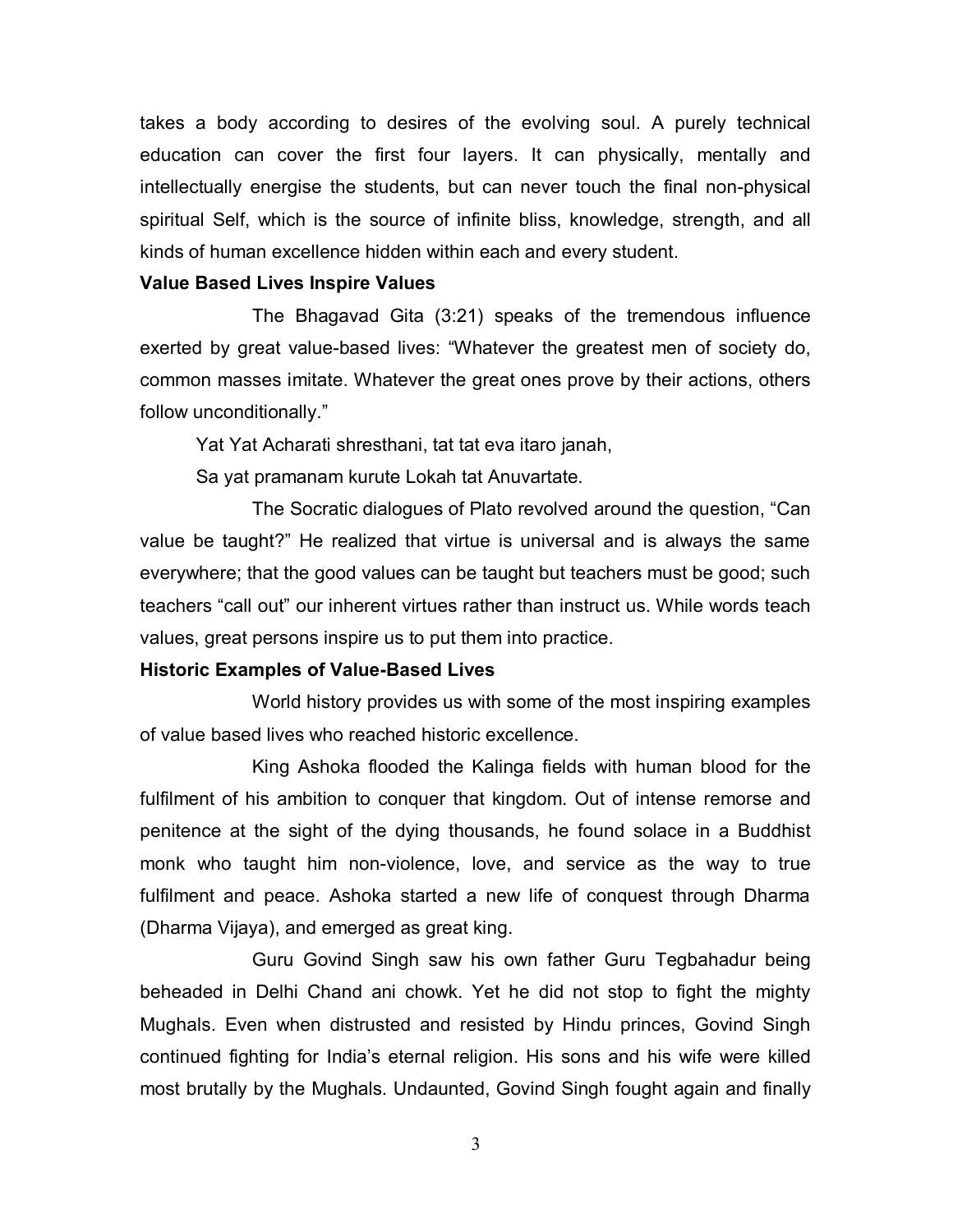got treacherously stabbed by the enemy. He died leaving behind the great force of Sikhism where the final leader-as Govind Singh taught-is not any individual but the Guru Granth Sahib. His immortal slogan Sardar-Sirdai' he who sacrifies is the leader and his historic sacrifice gave birth to sentinels of India's religion-the Sikhs, the heroes from the land of Punjab.

American Tycoon Rockefeller met Vivekananda in U.S. A. who told the rich man to find fulfilment by offering his wealth for impoverished have-nots. Rockfeller took the message of Vivekananda.

Rockefeller wrote at the end of his-life: "There is more to life than the accumulation of money... The best way to prepare for the end is to live for others. That is what I am trying to do.8

#### **Holistic Action And Self Control: the Indian Ideal For Kings**

What is righteous action? All righteous action is based on the holistic truth - I and my brother are one-action which is meant for the good of many, for the welfare of many, Chanakya's aphorisms inspired Indian kings to seek success in administration by this time-tested method of righteous action leading to the manifestation of divinity within :

**Sukhasya Mulam Dharmah** (The root of happiness lies in righteous action)

**Dharmasya Mulam Artham** (The root of Dharma is the legitimately earned wealth)

**Arthasya Mulam Rajyam** (The root of such wealth lies in having a kingdom)

**Rajasya Mulam (Sasakasya) Indriya Vijayam** (The root of Kingdom lies in the self-controlled life of the ruler.)

**Indriya Vijayasya Mulat Vinayam** (The root of self control lies in genuine humility.)

**Vinayasya Mulam Vriddhopaseva** (Humility comes from serving enlightened persons)

**Vriddhopasevaya Vijnanam** (From the service of enlightened persons comes wisdom)

4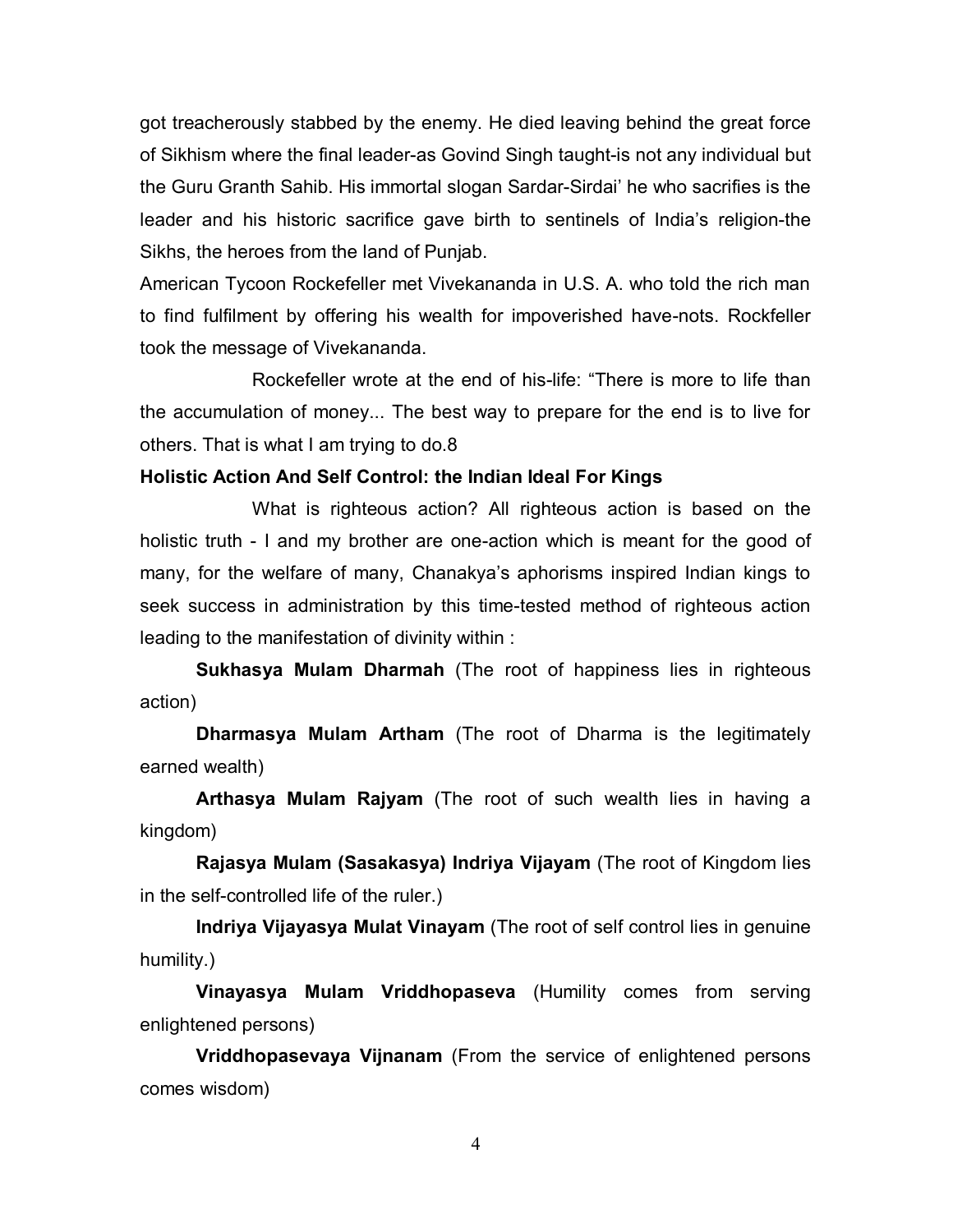**Vijnanena Atmanam Sampadayet** (by wisdom is gained the knowledge of the Atman-Self)

**Sampaditatma Jitatma Bhavati** (A man of Self-Realisation conquers everything in the universe)

**Sardar Sirdar :** He Who Sacrifices is the Leader :

Vivekananda asserts that a mere awakening of an intellectual, dynamic ot intelligent man is never enough. Success comes only when the holistic personality, inspired for serving others also emerges along with the intellectual man. Guru Govind Singh's slogan has been immortal in India: 'Sardar Sirdar.'

Young executives or leaders today develop ego-centered devotion to the organization and seek status symbols like promotions, honours, titles and positions of power. Vivekananda plunged himself down to absolutely menial activities like cleaning big utensils of cooking, and even cleaning old-time latrines of the first Ramakrishna Math when workers failed to turn out. "If you want to lead, first serve others," he taught. To the Maharaja of Mysore; Vivekananda wrote the inspiring words (letter dated 23rd June, 1884).

"My noble prince, this life is short, the vanities of life are transient, but they alone live who live for others, the rest are more dead than alive."

## **Unselfish Action Brings Success**

Gandhari, the symbol of righteous knowledge, advised her son Duryodhana before the war to accept the path of righteousness or Dharma, but Duryodharia refused to listen to his mother. In the Mahabharata, Gandhari cautioned her extremely brilliant son Duryodhana and Said (Udyoga Parva: 128:21 : 2:30)

Na hi Rajyam mahaprajna Swena Kamyena Sakyate Apitum

Rakshitam Va Api Bhoktum Va Bharatarshaba

Vashyendriyam Jitatman Dhritadandam Vikarisu

Parikshakarinam Dhiram Atyasham Shree Nasevyate

"O my extremely brilliant and mighty son, no one can get a Kingdom if he fights only for his personal benefit; even if he gets it, he can neither keep nor enjoy it. Unless the leader is selfcontrolled, the assistant ministers will never